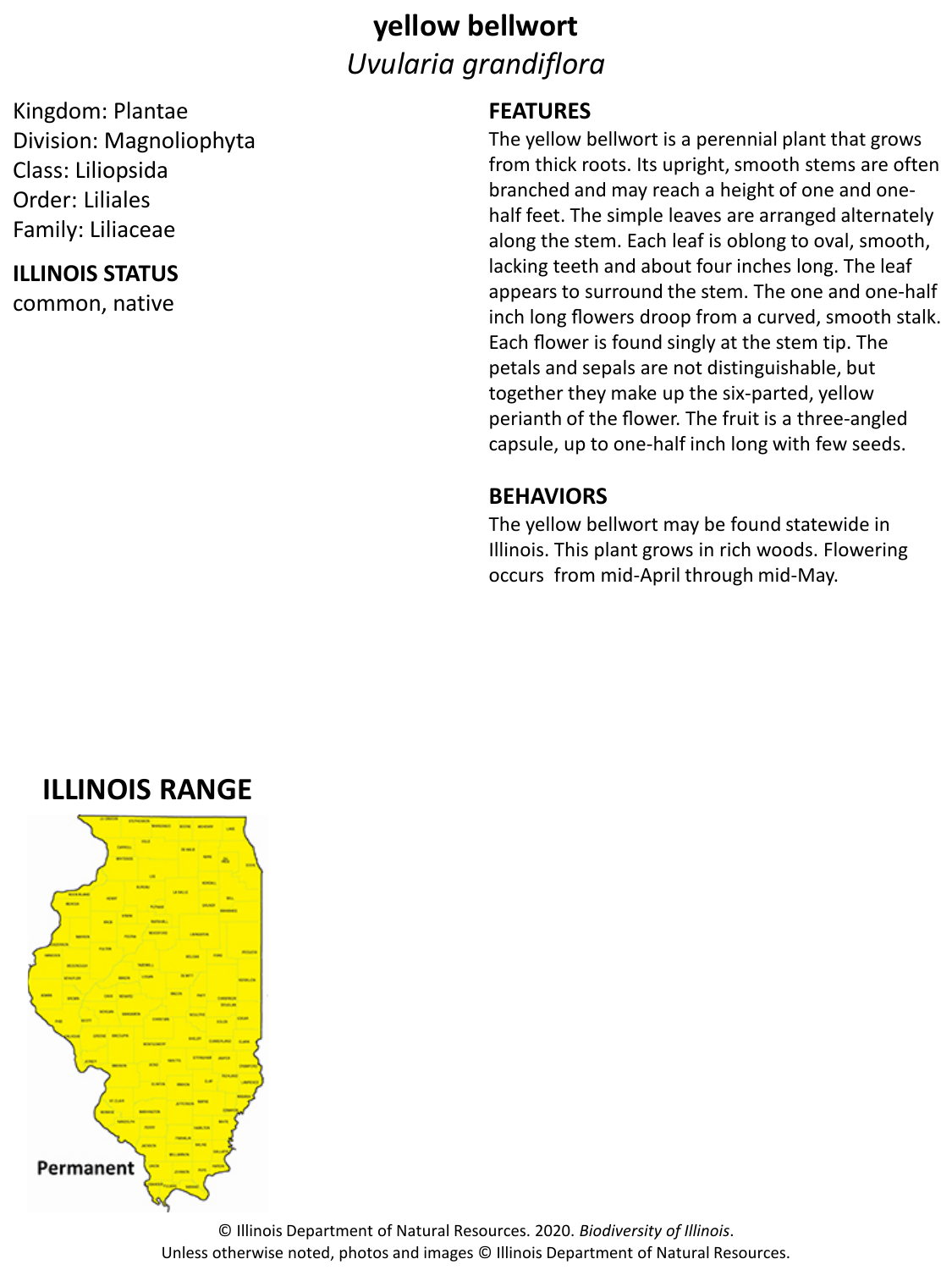

flowers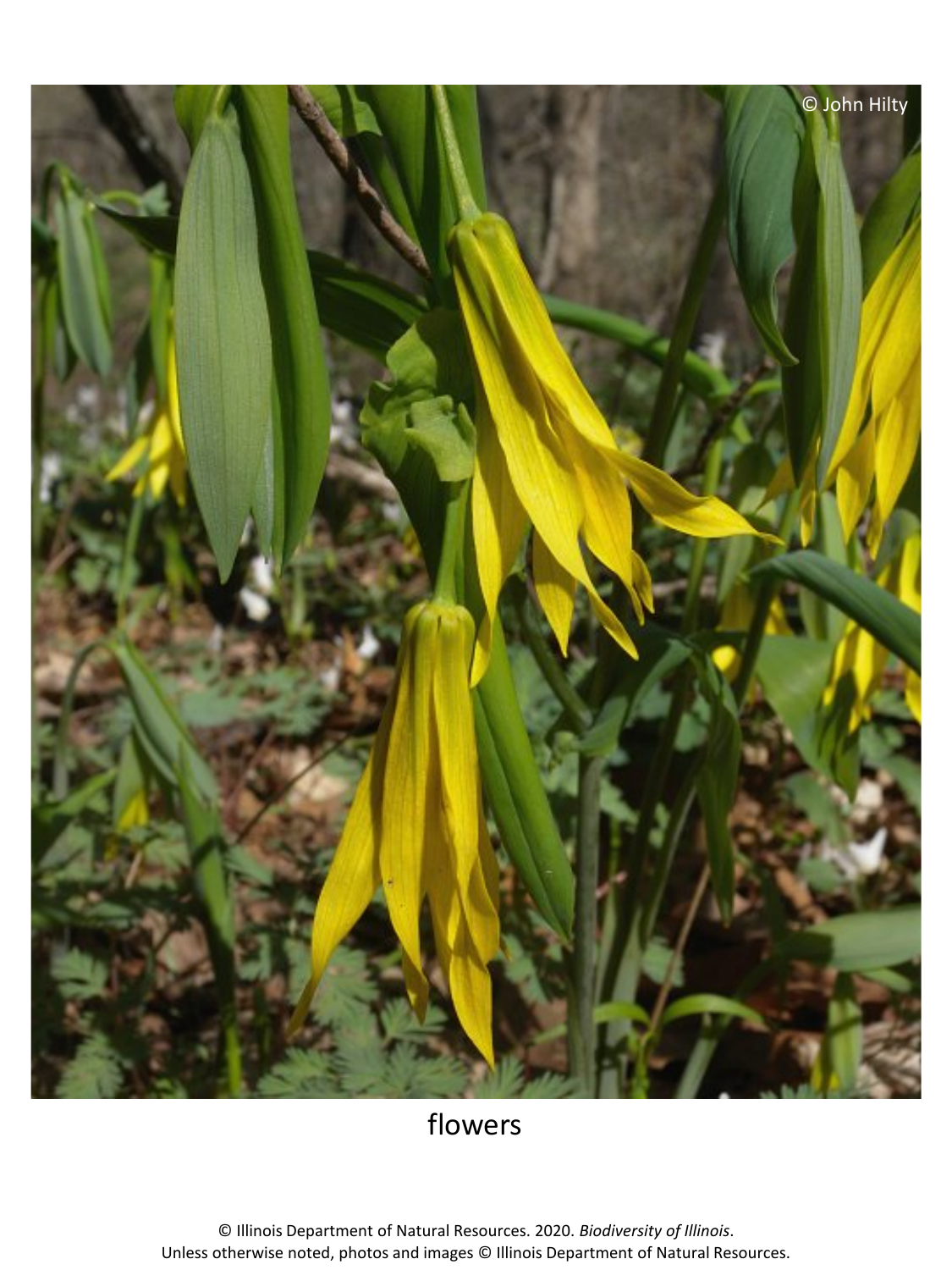

### leaves and stems

© Illinois Department of Natural Resources. 2020. *Biodiversity of Illinois*. Unless otherwise noted, photos and images © Illinois Department of Natural Resources.